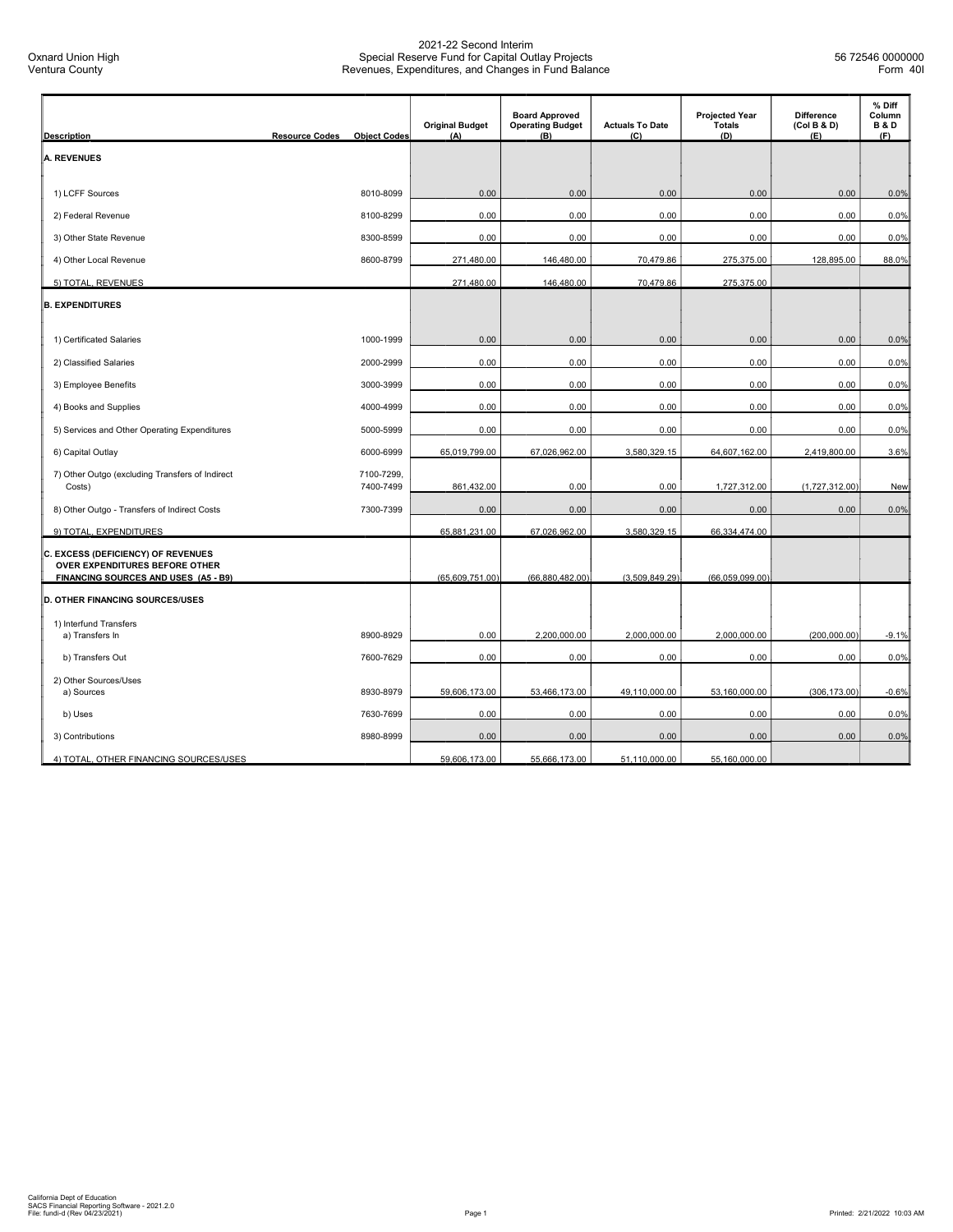| <b>Description</b>                                     | <b>Resource Codes</b> | <b>Object Codes</b> | <b>Original Budget</b><br>(A) | <b>Board Approved</b><br><b>Operating Budget</b><br>(B) | <b>Actuals To Date</b><br>(C) | <b>Projected Year</b><br><b>Totals</b><br>(D) | <b>Difference</b><br>(Col B & D)<br>(E) | % Diff<br>Column<br><b>B&amp;D</b><br>(F) |
|--------------------------------------------------------|-----------------------|---------------------|-------------------------------|---------------------------------------------------------|-------------------------------|-----------------------------------------------|-----------------------------------------|-------------------------------------------|
|                                                        |                       |                     |                               |                                                         |                               |                                               |                                         |                                           |
| E. NET INCREASE (DECREASE) IN FUND<br>BALANCE (C + D4) |                       |                     | (6,003,578.00)                | (11, 214, 309.00)                                       | 47,600,150.71                 | (10,899,099.00)                               |                                         |                                           |
| F. FUND BALANCE, RESERVES                              |                       |                     |                               |                                                         |                               |                                               |                                         |                                           |
|                                                        |                       |                     |                               |                                                         |                               |                                               |                                         |                                           |
| 1) Beginning Fund Balance                              |                       |                     |                               |                                                         |                               |                                               |                                         |                                           |
| a) As of July 1 - Unaudited                            |                       | 9791                | 15,817,389.00                 | 15,805,962.00                                           |                               | 15,805,962.00                                 | 0.00                                    | 0.0%                                      |
| b) Audit Adjustments                                   |                       | 9793                | 0.00                          | 0.00                                                    |                               | 0.00                                          | 0.00                                    | 0.0%                                      |
| c) As of July 1 - Audited (F1a + F1b)                  |                       |                     | 15,817,389.00                 | 15,805,962.00                                           |                               | 15,805,962.00                                 |                                         |                                           |
| d) Other Restatements                                  |                       | 9795                | 0.00                          | 0.00                                                    |                               | 0.00                                          | 0.00                                    | 0.0%                                      |
| e) Adjusted Beginning Balance (F1c + F1d)              |                       |                     | 15,817,389.00                 | 15,805,962.00                                           |                               | 15,805,962.00                                 |                                         |                                           |
| 2) Ending Balance, June 30 (E + F1e)                   |                       |                     | 9,813,811.00                  | 4,591,653.00                                            |                               | 4,906,863.00                                  |                                         |                                           |
| Components of Ending Fund Balance                      |                       |                     |                               |                                                         |                               |                                               |                                         |                                           |
| a) Nonspendable                                        |                       |                     |                               |                                                         |                               |                                               |                                         |                                           |
| Revolving Cash                                         |                       | 9711                | 0.00                          | 0.00                                                    |                               | 0.00                                          |                                         |                                           |
| <b>Stores</b>                                          |                       | 9712                | 0.00                          | 0.00                                                    |                               | 0.00                                          |                                         |                                           |
| Prepaid Items                                          |                       | 9713                | 0.00                          | 0.00                                                    |                               | 0.00                                          |                                         |                                           |
| All Others                                             |                       | 9719                | 0.00                          | 0.00                                                    |                               | 0.00                                          |                                         |                                           |
| b) Legally Restricted Balance                          |                       | 9740                | 0.00                          | 0.00                                                    |                               | 0.00                                          |                                         |                                           |
| c) Committed                                           |                       |                     |                               |                                                         |                               |                                               |                                         |                                           |
| <b>Stabilization Arrangements</b>                      |                       | 9750                | 0.00                          | 0.00                                                    |                               | 0.00                                          |                                         |                                           |
| <b>Other Commitments</b>                               |                       | 9760                | 0.00                          | 0.00                                                    |                               | 0.00                                          |                                         |                                           |
| d) Assigned                                            |                       |                     |                               |                                                         |                               |                                               |                                         |                                           |
| <b>Other Assignments</b>                               |                       | 9780                | 9,813,811.00                  | 4,591,653.00                                            |                               | 4,906,863.00                                  |                                         |                                           |
| Fund 410 New DO                                        | 0000                  | 9780                | 9,670,221.00                  |                                                         |                               |                                               |                                         |                                           |
| Fund 411 Rancho Campana Reimbursemer                   | 0000                  | 9780                | 143,590.00                    |                                                         |                               |                                               |                                         |                                           |
| Fund 410 New DO                                        | 0000                  | 9780                |                               | 4,591,653.00                                            |                               |                                               |                                         |                                           |
| Fund 401 Del Sol High School COP                       | 0000                  | 9780                |                               |                                                         |                               | 117,032.00                                    |                                         |                                           |
| Fund 409 Del Sol High School Start Up                  | 0000                  | 9780                |                               |                                                         |                               | 2,431,663.00                                  |                                         |                                           |
| Fund 410 New DO<br>e) Unassigned/Unappropriated        | 0000                  | 9780                |                               |                                                         |                               | 2,358,168.00                                  |                                         |                                           |
| Reserve for Economic Uncertainties                     |                       | 9789                | 0.00                          | 0.00                                                    |                               | 0.00                                          |                                         |                                           |
| Unassigned/Unappropriated Amount                       |                       | 9790                | 0.00                          | 0.00                                                    |                               | 0.00                                          |                                         |                                           |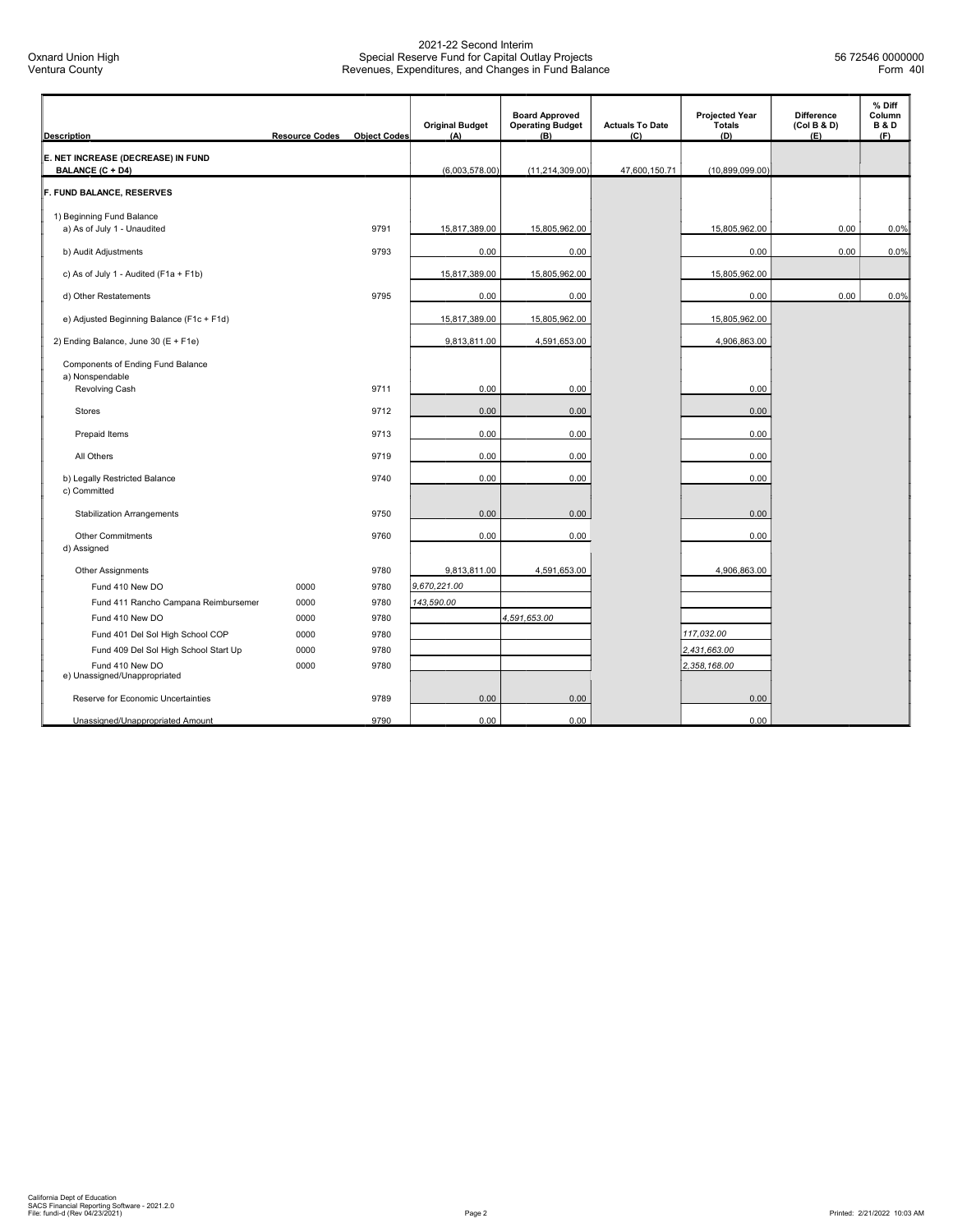| <b>Description</b>                                                    | <b>Resource Codes</b> | <b>Object Codes</b> | <b>Original Budget</b><br>(A) | <b>Board Approved</b><br><b>Operating Budget</b><br>(B) | <b>Actuals To Date</b><br>(C) | <b>Projected Year</b><br><b>Totals</b><br>(D) | <b>Difference</b><br>(Col B & D)<br>(E) | % Diff<br>Column<br><b>B&amp;D</b><br>(F) |
|-----------------------------------------------------------------------|-----------------------|---------------------|-------------------------------|---------------------------------------------------------|-------------------------------|-----------------------------------------------|-----------------------------------------|-------------------------------------------|
| <b>FEDERAL REVENUE</b>                                                |                       |                     |                               |                                                         |                               |                                               |                                         |                                           |
| <b>FEMA</b>                                                           |                       | 8281                | 0.00                          | 0.00                                                    | 0.00                          | 0.00                                          | 0.00                                    | 0.0%                                      |
| All Other Federal Revenue                                             |                       | 8290                | 0.00                          | 0.00                                                    | 0.00                          | 0.00                                          | 0.00                                    | 0.0%                                      |
| TOTAL, FEDERAL REVENUE                                                |                       |                     | 0.00                          | 0.00                                                    | 0.00                          | 0.00                                          | 0.00                                    | 0.0%                                      |
| <b>OTHER STATE REVENUE</b>                                            |                       |                     |                               |                                                         |                               |                                               |                                         |                                           |
| Pass-Through Revenues from State Sources                              |                       | 8587                | 0.00                          | 0.00                                                    | 0.00                          | 0.00                                          | 0.00                                    | 0.0%                                      |
| California Clean Energy Jobs Act                                      | 6230                  | 8590                | 0.00                          | 0.00                                                    | 0.00                          | 0.00                                          | 0.00                                    | 0.0%                                      |
| All Other State Revenue                                               | All Other             | 8590                | 0.00                          | 0.00                                                    | 0.00                          | 0.00                                          | 0.00                                    | 0.0%                                      |
| TOTAL, OTHER STATE REVENUE                                            |                       |                     | 0.00                          | 0.00                                                    | 0.00                          | 0.00                                          | 0.00                                    | 0.0%                                      |
| <b>OTHER LOCAL REVENUE</b>                                            |                       |                     |                               |                                                         |                               |                                               |                                         |                                           |
| Other Local Revenue                                                   |                       |                     |                               |                                                         |                               |                                               |                                         |                                           |
| <b>Community Redevelopment Funds</b><br>Not Subject to LCFF Deduction |                       | 8625                | 0.00                          | 0.00                                                    | 0.00                          | 0.00                                          | 0.00                                    | 0.0%                                      |
| Sales<br>Sale of Equipment/Supplies                                   |                       | 8631                | 0.00                          | 0.00                                                    | 0.00                          | 0.00                                          | 0.00                                    | 0.0%                                      |
| Leases and Rentals                                                    |                       | 8650                | 0.00                          | 0.00                                                    | 0.00                          | 0.00                                          | 0.00                                    | 0.0%                                      |
| Interest                                                              |                       | 8660                | 271,480.00                    | 146,480.00                                              | 70,479.86                     | 275,375.00                                    | 128,895.00                              | 88.0%                                     |
| Net Increase (Decrease) in the Fair Value of Investments              |                       | 8662                | 0.00                          | 0.00                                                    | 0.00                          | 0.00                                          | 0.00                                    | 0.0%                                      |
| <b>Other Local Revenue</b>                                            |                       |                     |                               |                                                         |                               |                                               |                                         |                                           |
| All Other Local Revenue                                               |                       | 8699                | 0.00                          | 0.00                                                    | 0.00                          | 0.00                                          | 0.00                                    | 0.0%                                      |
| All Other Transfers In from All Others                                |                       | 8799                | 0.00                          | 0.00                                                    | 0.00                          | 0.00                                          | 0.00                                    | 0.0%                                      |
| TOTAL, OTHER LOCAL REVENUE                                            |                       |                     | 271,480.00                    | 146,480.00                                              | 70,479.86                     | 275,375.00                                    | 128,895.00                              | 88.0%                                     |
| TOTAL, REVENUES                                                       |                       |                     | 271,480.00                    | 146,480.00                                              | 70,479.86                     | 275,375.00                                    |                                         |                                           |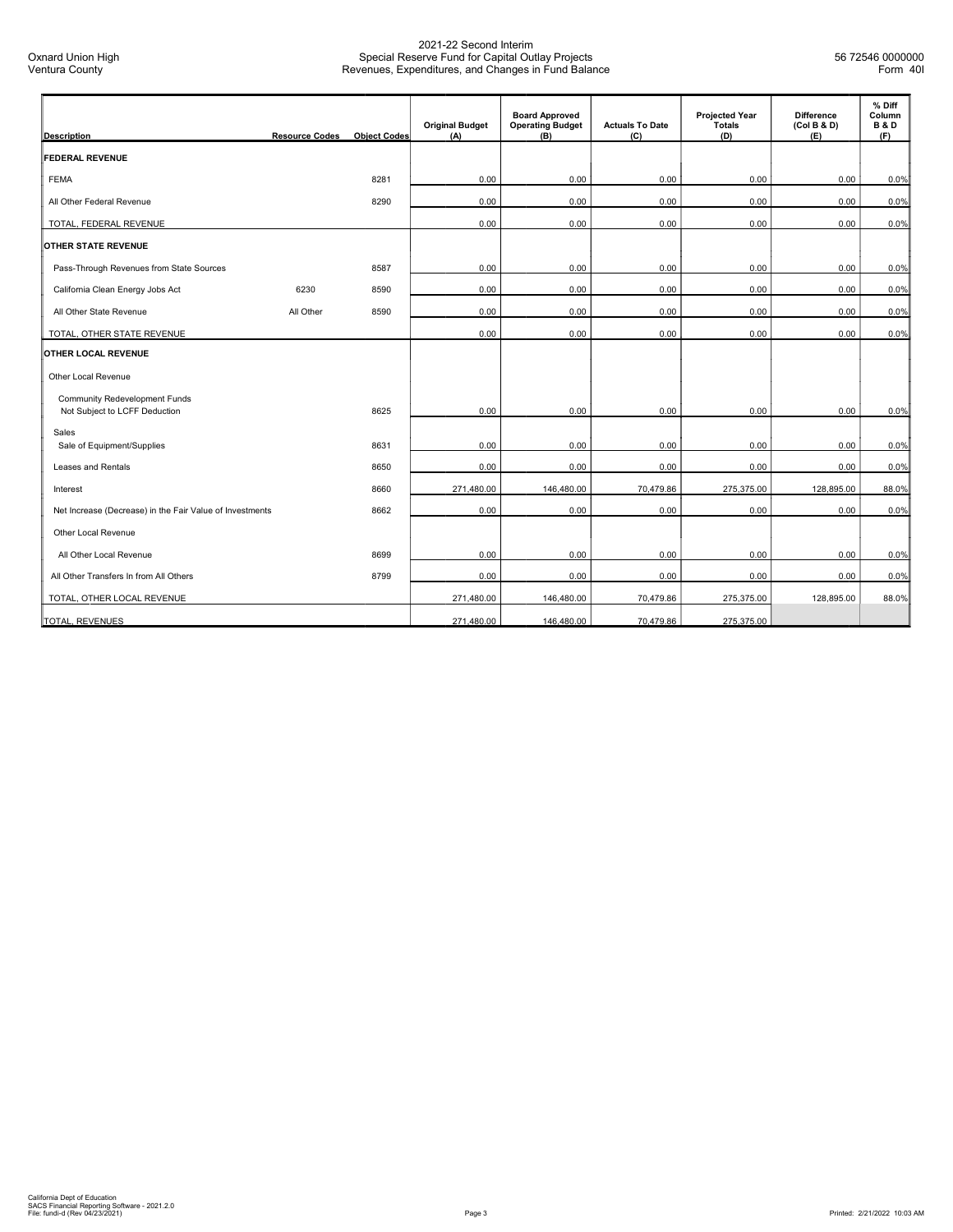| <b>Description</b>                                                    | <b>Resource Codes</b> | <b>Object Codes</b> | <b>Original Budget</b><br>(A) | <b>Board Approved</b><br><b>Operating Budget</b><br>(B) | <b>Actuals To Date</b><br>(C) | <b>Projected Year</b><br><b>Totals</b><br>(D) | <b>Difference</b><br>(Col B & D)<br>(E) | % Diff<br>Column<br><b>B&amp;D</b><br>(F) |
|-----------------------------------------------------------------------|-----------------------|---------------------|-------------------------------|---------------------------------------------------------|-------------------------------|-----------------------------------------------|-----------------------------------------|-------------------------------------------|
| <b>CLASSIFIED SALARIES</b>                                            |                       |                     |                               |                                                         |                               |                                               |                                         |                                           |
|                                                                       |                       |                     |                               |                                                         |                               |                                               |                                         |                                           |
| <b>Classified Support Salaries</b>                                    |                       | 2200                | 0.00                          | 0.00                                                    | 0.00                          | 0.00                                          | 0.00                                    | 0.0%                                      |
| Classified Supervisors' and Administrators' Salaries                  |                       | 2300                | 0.00                          | 0.00                                                    | 0.00                          | 0.00                                          | 0.00                                    | 0.0%                                      |
| Clerical, Technical and Office Salaries                               |                       | 2400                | 0.00                          | 0.00                                                    | 0.00                          | 0.00                                          | 0.00                                    | 0.0%                                      |
| <b>Other Classified Salaries</b>                                      |                       | 2900                | 0.00                          | 0.00                                                    | 0.00                          | 0.00                                          | 0.00                                    | 0.0%                                      |
| TOTAL, CLASSIFIED SALARIES                                            |                       |                     | 0.00                          | 0.00                                                    | 0.00                          | 0.00                                          | 0.00                                    | 0.0%                                      |
| <b>EMPLOYEE BENEFITS</b>                                              |                       |                     |                               |                                                         |                               |                                               |                                         |                                           |
| <b>STRS</b>                                                           |                       | 3101-3102           | 0.00                          | 0.00                                                    | 0.00                          | 0.00                                          | 0.00                                    | 0.0%                                      |
| <b>PERS</b>                                                           |                       | 3201-3202           | 0.00                          | 0.00                                                    | 0.00                          | 0.00                                          | 0.00                                    | 0.0%                                      |
| OASDI/Medicare/Alternative                                            |                       | 3301-3302           | 0.00                          | 0.00                                                    | 0.00                          | 0.00                                          | 0.00                                    | 0.0%                                      |
| Health and Welfare Benefits                                           |                       | 3401-3402           | 0.00                          | 0.00                                                    | 0.00                          | 0.00                                          | 0.00                                    | 0.0%                                      |
| Unemployment Insurance                                                |                       | 3501-3502           | 0.00                          | 0.00                                                    | 0.00                          | 0.00                                          | 0.00                                    | 0.0%                                      |
| Workers' Compensation                                                 |                       | 3601-3602           | 0.00                          | 0.00                                                    | 0.00                          | 0.00                                          | 0.00                                    | 0.0%                                      |
| OPEB, Allocated                                                       |                       | 3701-3702           | 0.00                          | 0.00                                                    | 0.00                          | 0.00                                          | 0.00                                    | 0.0%                                      |
| OPEB, Active Employees                                                |                       | 3751-3752           | 0.00                          | 0.00                                                    | 0.00                          | 0.00                                          | 0.00                                    | 0.0%                                      |
| Other Employee Benefits                                               |                       | 3901-3902           | 0.00                          | 0.00                                                    | 0.00                          | 0.00                                          | 0.00                                    | 0.0%                                      |
| TOTAL, EMPLOYEE BENEFITS                                              |                       |                     | 0.00                          | 0.00                                                    | 0.00                          | 0.00                                          | 0.00                                    | 0.0%                                      |
| <b>BOOKS AND SUPPLIES</b>                                             |                       |                     |                               |                                                         |                               |                                               |                                         |                                           |
|                                                                       |                       |                     |                               |                                                         |                               |                                               |                                         |                                           |
| Books and Other Reference Materials                                   |                       | 4200                | 0.00                          | 0.00                                                    | 0.00                          | 0.00                                          | 0.00                                    | 0.0%                                      |
| Materials and Supplies                                                |                       | 4300                | 0.00                          | 0.00                                                    | 0.00                          | 0.00                                          | 0.00                                    | 0.0%                                      |
| Noncapitalized Equipment                                              |                       | 4400                | 0.00                          | 0.00                                                    | 0.00                          | 0.00                                          | 0.00                                    | 0.0%                                      |
| TOTAL, BOOKS AND SUPPLIES                                             |                       |                     | 0.00                          | 0.00                                                    | 0.00                          | 0.00                                          | 0.00                                    | 0.0%                                      |
| SERVICES AND OTHER OPERATING EXPENDITURES                             |                       |                     |                               |                                                         |                               |                                               |                                         |                                           |
| Subagreements for Services                                            |                       | 5100                | 0.00                          | 0.00                                                    | 0.00                          | 0.00                                          | 0.00                                    | 0.0%                                      |
| <b>Travel and Conferences</b>                                         |                       | 5200                | 0.00                          | 0.00                                                    | 0.00                          | 0.00                                          | 0.00                                    | 0.0%                                      |
| Insurance                                                             |                       | 5400-5450           | 0.00                          | 0.00                                                    | 0.00                          | 0.00                                          | 0.00                                    | 0.0%                                      |
| Operations and Housekeeping Services                                  |                       | 5500                | 0.00                          | 0.00                                                    | 0.00                          | 0.00                                          | 0.00                                    | 0.0%                                      |
| Rentals, Leases, Repairs, and Noncapitalized Improvements             |                       | 5600                | 0.00                          | 0.00                                                    | 0.00                          | 0.00                                          | 0.00                                    | 0.0%                                      |
| <b>Transfers of Direct Costs</b>                                      |                       | 5710                | 0.00                          | 0.00                                                    | 0.00                          | 0.00                                          | 0.00                                    | 0.0%                                      |
| Transfers of Direct Costs - Interfund                                 |                       | 5750                | 0.00                          | 0.00                                                    | 0.00                          | 0.00                                          | 0.00                                    | 0.0%                                      |
| Professional/Consulting Services and<br><b>Operating Expenditures</b> |                       | 5800                | 0.00                          | 0.00                                                    | 0.00                          | 0.00                                          | 0.00                                    | 0.0%                                      |
| Communications                                                        |                       | 5900                | 0.00                          | 0.00                                                    | 0.00                          | 0.00                                          | 0.00                                    | 0.0%                                      |
| TOTAL, SERVICES AND OTHER OPERATING EXPENDITURES                      |                       |                     | 0.00                          | 0.00                                                    | 0.00                          | 0.00                                          | 0.00                                    | 0.0%                                      |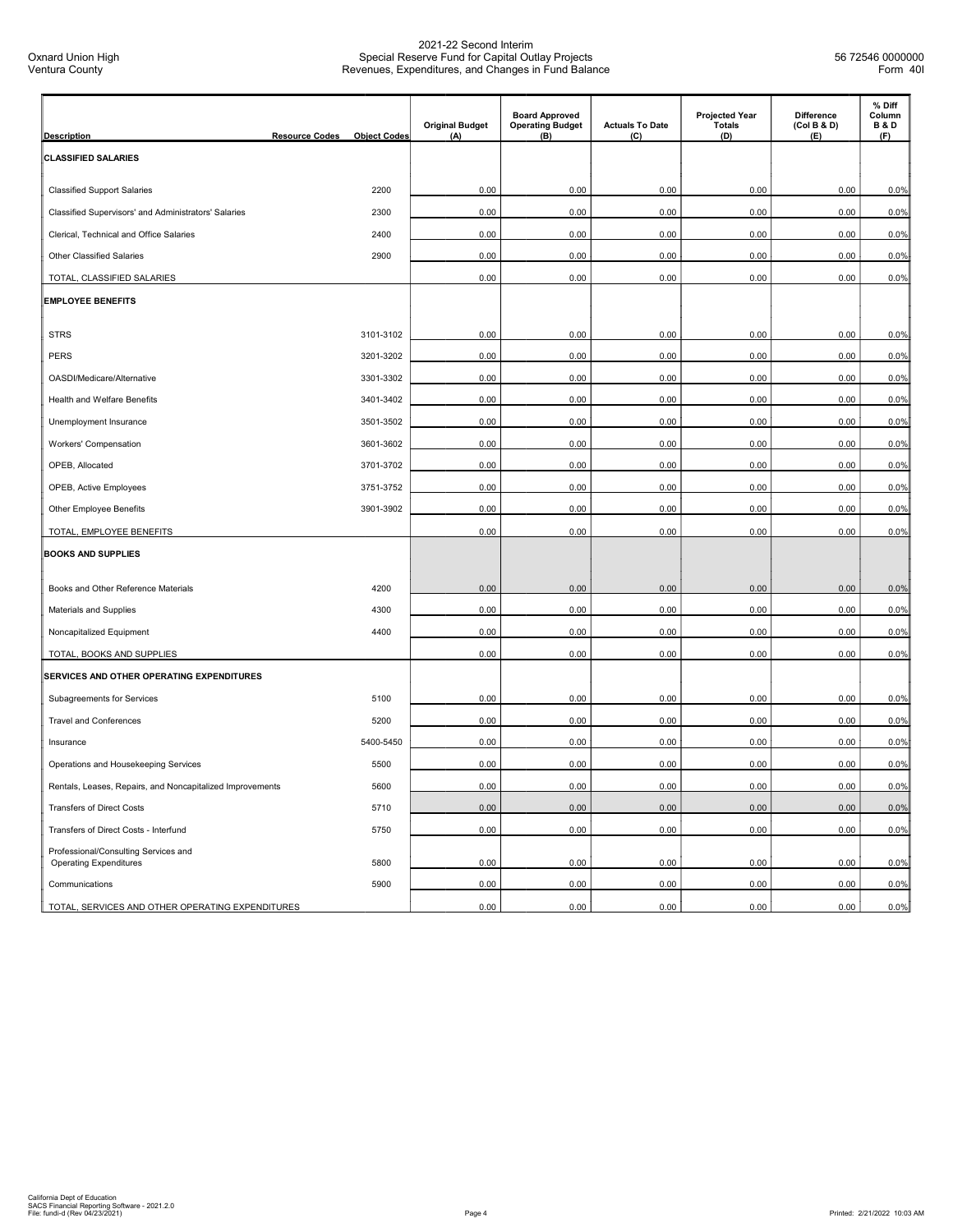| <b>Description</b>                                                                 | <b>Resource Codes</b> | <b>Object Codes</b> | <b>Original Budget</b><br>(A) | <b>Board Approved</b><br><b>Operating Budget</b><br>(B) | <b>Actuals To Date</b><br>(C) | <b>Projected Year</b><br><b>Totals</b><br>(D) | <b>Difference</b><br>(Col B & D)<br>(E) | % Diff<br>Column<br><b>B&amp;D</b><br>(F) |
|------------------------------------------------------------------------------------|-----------------------|---------------------|-------------------------------|---------------------------------------------------------|-------------------------------|-----------------------------------------------|-----------------------------------------|-------------------------------------------|
| <b>CAPITAL OUTLAY</b>                                                              |                       |                     |                               |                                                         |                               |                                               |                                         |                                           |
| Land                                                                               |                       | 6100                | 0.00                          | 0.00                                                    | 0.00                          | 0.00                                          | 0.00                                    | 0.0%                                      |
| Land Improvements                                                                  |                       | 6170                | 0.00                          | 0.00                                                    | 0.00                          | 0.00                                          | 0.00                                    | 0.0%                                      |
| Buildings and Improvements of Buildings                                            |                       | 6200                | 65,019,799.00                 | 66,815,990.00                                           | 3,381,269.81                  | 64,396,190.00                                 | 2,419,800.00                            | 3.6%                                      |
| Books and Media for New School Libraries<br>or Major Expansion of School Libraries |                       | 6300                | 0.00                          | 0.00                                                    | 0.00                          | 0.00                                          | 0.00                                    | 0.0%                                      |
| Equipment                                                                          |                       | 6400                | 0.00                          | 210,972.00                                              | 199,059.34                    | 210,972.00                                    | 0.00                                    | 0.0%                                      |
| Equipment Replacement                                                              |                       | 6500                | 0.00                          | 0.00                                                    | 0.00                          | 0.00                                          | 0.00                                    | 0.0%                                      |
| Lease Assets                                                                       |                       | 6600                | 0.00                          | 0.00                                                    | 0.00                          | 0.00                                          | 0.00                                    | 0.0%                                      |
| TOTAL, CAPITAL OUTLAY                                                              |                       |                     | 65,019,799.00                 | 67,026,962.00                                           | 3,580,329.15                  | 64,607,162.00                                 | 2,419,800.00                            | 3.6%                                      |
| OTHER OUTGO (excluding Transfers of Indirect Costs)                                |                       |                     |                               |                                                         |                               |                                               |                                         |                                           |
| Other Transfers Out                                                                |                       |                     |                               |                                                         |                               |                                               |                                         |                                           |
| Transfers of Pass-Through Revenues<br>To Districts or Charter Schools              |                       | 7211                | 0.00                          | 0.00                                                    | 0.00                          | 0.00                                          | 0.00                                    | 0.0%                                      |
| To County Offices                                                                  |                       | 7212                | 0.00                          | 0.00                                                    | 0.00                          | 0.00                                          | 0.00                                    | 0.0%                                      |
| To JPAs                                                                            |                       | 7213                | 0.00                          | 0.00                                                    | 0.00                          | 0.00                                          | 0.00                                    | 0.0%                                      |
| All Other Transfers Out to All Others                                              |                       | 7299                | 0.00                          | 0.00                                                    | 0.00                          | 0.00                                          | 0.00                                    | 0.0%                                      |
| <b>Debt Service</b>                                                                |                       |                     |                               |                                                         |                               |                                               |                                         |                                           |
| Debt Service - Interest                                                            |                       | 7438                | 171.432.00                    | 0.00                                                    | 0.00                          | 282.312.00                                    | (282, 312.00)                           | New                                       |
| Other Debt Service - Principal                                                     |                       | 7439                | 690,000.00                    | 0.00                                                    | 0.00                          | 1,445,000.00                                  | (1,445,000.00)                          | New                                       |
| TOTAL, OTHER OUTGO (excluding Transfers of Indirect Costs)                         |                       |                     | 861,432.00                    | 0.00                                                    | 0.00                          | 1,727,312.00                                  | (1,727,312.00)                          | New                                       |
| TOTAL, EXPENDITURES                                                                |                       |                     | 65,881,231.00                 | 67,026,962.00                                           | 3,580,329.15                  | 66,334,474.00                                 |                                         |                                           |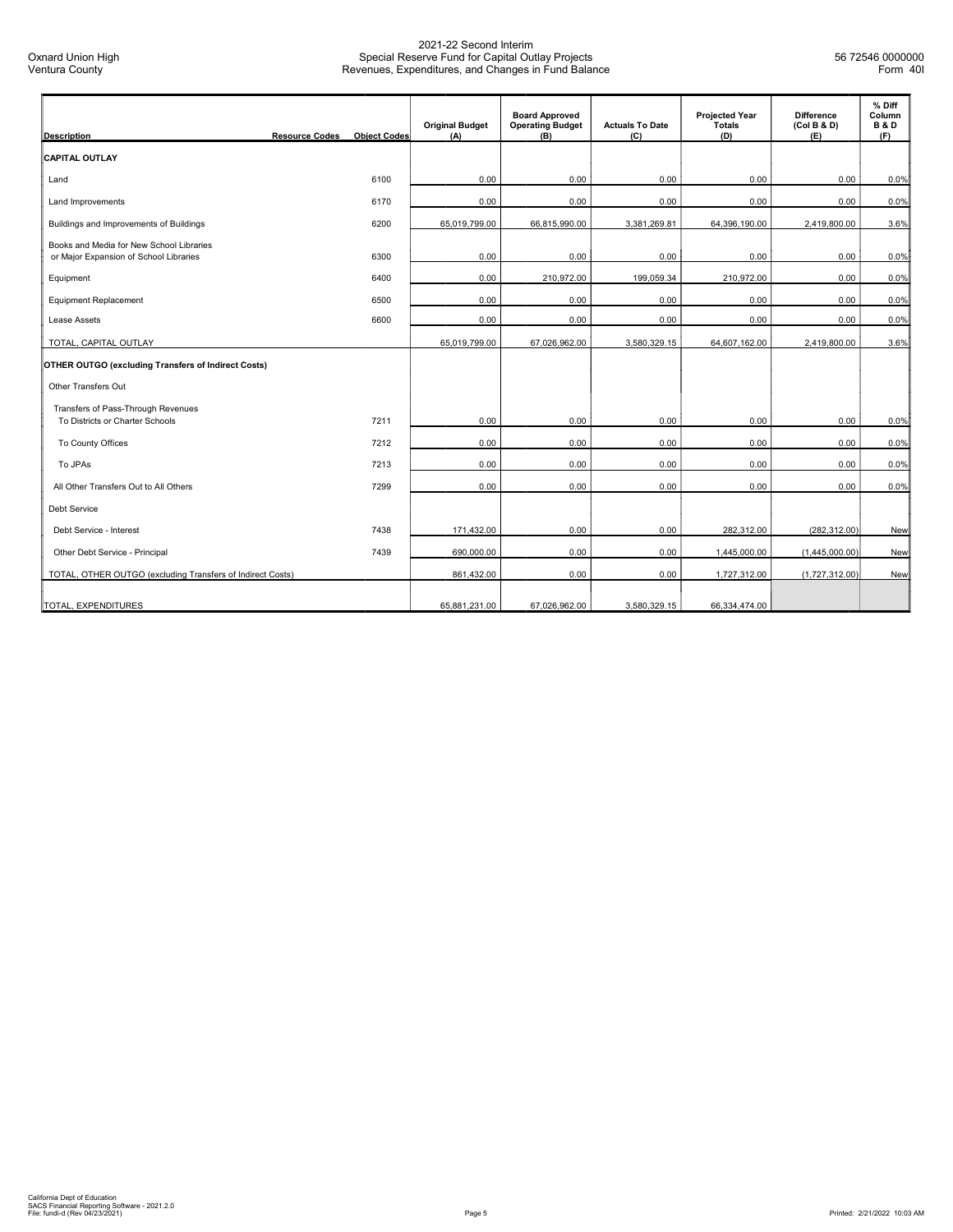| <b>Description</b>                                                        | <b>Resource Codes</b> | <b>Object Codes</b> | <b>Original Budget</b><br>(A) | <b>Board Approved</b><br><b>Operating Budget</b><br>(B) | <b>Actuals To Date</b><br>(C) | <b>Projected Year</b><br><b>Totals</b><br>(D) | <b>Difference</b><br>(Col B & D)<br>(E) | % Diff<br>Column<br><b>B&amp;D</b><br>(F) |
|---------------------------------------------------------------------------|-----------------------|---------------------|-------------------------------|---------------------------------------------------------|-------------------------------|-----------------------------------------------|-----------------------------------------|-------------------------------------------|
| <b>INTERFUND TRANSFERS</b>                                                |                       |                     |                               |                                                         |                               |                                               |                                         |                                           |
| <b>INTERFUND TRANSFERS IN</b>                                             |                       |                     |                               |                                                         |                               |                                               |                                         |                                           |
| From: General Fund/CSSF                                                   |                       | 8912                | 0.00                          | 200,000.00                                              | 0.00                          | 0.00                                          | (200,000.00)                            | $-100.0%$                                 |
| Other Authorized Interfund Transfers In                                   |                       | 8919                | 0.00                          | 2,000,000.00                                            | 2,000,000.00                  | 2,000,000.00                                  | 0.00                                    | 0.0%                                      |
| (a) TOTAL, INTERFUND TRANSFERS IN                                         |                       |                     | 0.00                          | 2,200,000.00                                            | 2,000,000.00                  | 2,000,000.00                                  | (200,000.00)                            | $-9.1%$                                   |
| <b>INTERFUND TRANSFERS OUT</b>                                            |                       |                     |                               |                                                         |                               |                                               |                                         |                                           |
| To: General Fund/CSSF                                                     |                       | 7612                | 0.00                          | 0.00                                                    | 0.00                          | 0.00                                          | 0.00                                    | 0.0%                                      |
| To: State School Building Fund/                                           |                       | 7613                | 0.00                          | 0.00                                                    | 0.00                          | 0.00                                          | 0.00                                    |                                           |
| County School Facilities Fund<br>Other Authorized Interfund Transfers Out |                       | 7619                | 0.00                          | 0.00                                                    | 0.00                          | 0.00                                          | 0.00                                    | 0.0%<br>0.0%                              |
|                                                                           |                       |                     |                               |                                                         |                               | 0.00                                          |                                         |                                           |
| (b) TOTAL, INTERFUND TRANSFERS OUT<br><b>OTHER SOURCES/USES</b>           |                       |                     | 0.00                          | 0.00                                                    | 0.00                          |                                               | 0.00                                    | 0.0%                                      |
|                                                                           |                       |                     |                               |                                                         |                               |                                               |                                         |                                           |
| <b>SOURCES</b>                                                            |                       |                     |                               |                                                         |                               |                                               |                                         |                                           |
| Proceeds                                                                  |                       |                     |                               |                                                         |                               |                                               |                                         |                                           |
| Proceeds from Disposal of<br><b>Capital Assets</b>                        |                       | 8953                | 10,511,173.00                 | 4,371,173.00                                            | 15,000.00                     | 4,065,000.00                                  | (306, 173.00)                           | $-7.0%$                                   |
| <b>Other Sources</b>                                                      |                       |                     |                               |                                                         |                               |                                               |                                         |                                           |
| Transfers from Funds of Lapsed/Reorganized LEAs                           |                       | 8965                | 0.00                          | 0.00                                                    | 0.00                          | 0.00                                          | 0.00                                    | 0.0%                                      |
| Long-Term Debt Proceeds                                                   |                       |                     |                               |                                                         |                               |                                               |                                         |                                           |
| Proceeds from Certificates of Participation                               |                       | 8971                | 49,095,000.00                 | 49,095,000.00                                           | 49,095,000.00                 | 49,095,000.00                                 | 0.00                                    | 0.0%                                      |
| Proceeds from Leases                                                      |                       | 8972                | 0.00                          | 0.00                                                    | 0.00                          | 0.00                                          | 0.00                                    | 0.0%                                      |
| Proceeds from Lease Revenue Bonds                                         |                       | 8973                | 0.00                          | 0.00                                                    | 0.00                          | 0.00                                          | 0.00                                    | 0.0%                                      |
| All Other Financing Sources                                               |                       | 8979                | 0.00                          | 0.00                                                    | 0.00                          | 0.00                                          | 0.00                                    | 0.0%                                      |
| (c) TOTAL, SOURCES                                                        |                       |                     | 59,606,173.00                 | 53,466,173.00                                           | 49,110,000.00                 | 53,160,000.00                                 | (306, 173.00)                           | $-0.6%$                                   |
| <b>USES</b>                                                               |                       |                     |                               |                                                         |                               |                                               |                                         |                                           |
| Transfers of Funds from Lapsed/Reorganized LEAs                           |                       | 7651                | 0.00                          | 0.00                                                    | 0.00                          | 0.00                                          | 0.00                                    | 0.0%                                      |
| All Other Financing Uses                                                  |                       | 7699                | 0.00                          | 0.00                                                    | 0.00                          | 0.00                                          | 0.00                                    | 0.0%                                      |
| (d) TOTAL, USES                                                           |                       |                     | 0.00                          | 0.00                                                    | 0.00                          | 0.00                                          | 0.00                                    | 0.0%                                      |
| <b>CONTRIBUTIONS</b>                                                      |                       |                     |                               |                                                         |                               |                                               |                                         |                                           |
| Contributions from Unrestricted Revenues                                  |                       | 8980                | 0.00                          | 0.00                                                    | 0.00                          | 0.00                                          | 0.00                                    | 0.0%                                      |
| Contributions from Restricted Revenues                                    |                       | 8990                | 0.00                          | 0.00                                                    | 0.00                          | 0.00                                          | 0.00                                    | 0.0%                                      |
| (e) TOTAL, CONTRIBUTIONS                                                  |                       |                     | 0.00                          | 0.00                                                    | 0.00                          | 0.00                                          | 0.00                                    | 0.0%                                      |
| TOTAL, OTHER FINANCING SOURCES/USES<br>$(a - b + c - d + e)$              |                       |                     | 59,606,173.00                 | 55,666,173.00                                           | 51,110,000.00                 | 55,160,000.00                                 |                                         |                                           |